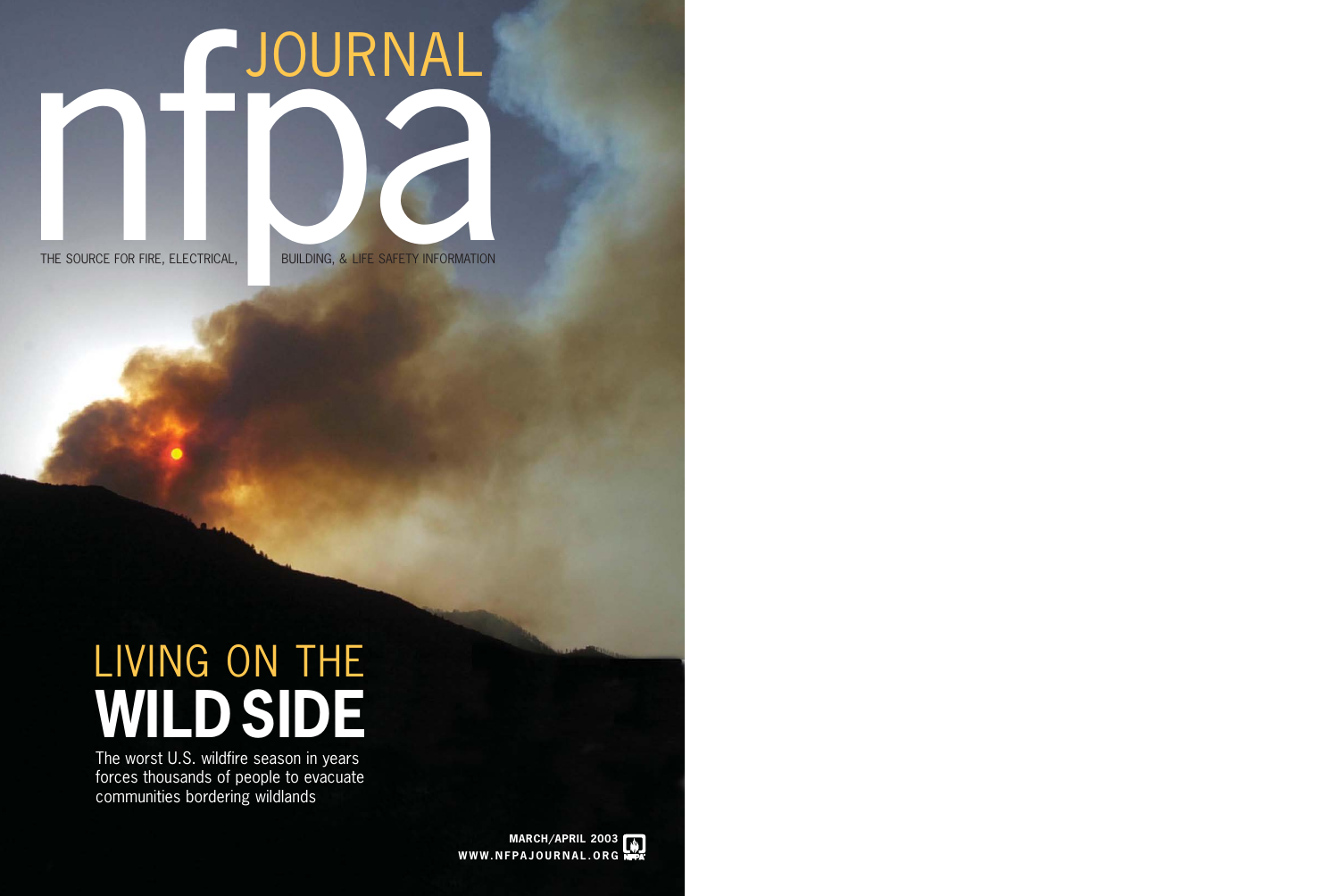### **FIRSTW**

**ANYONE WHO ENJOYS** visiting the wildlands of the United States can probably tell at least one tale about a benign hike in the woods that suddenly brought them back in touch with the realities of nature. On more than one occasion, I have begun a hike in the White Mountains of New Hampshire on a warm spring day, only to find myself fighting through a snowstorm an hour or two later.

Many of the thousands of Americans who choose to live in areas abutting our nation's wildlands have also learned that, along with the

beautiful views and peaceful surroundings, comes the threat of wildfire engulfing their communities. This problem has gotten a lot of attention recently, as droughts in the West continue

to contribute to large, deadly wildfires.

For years, NFPA has worked hard on the special fire problems of those areas where wildlands and development intersect. Since 1986, NFPA has had a cooperative agreement with the USDA Forest Service to develop and implement fire protection and prevention programs to reduce the nation's wildfire losses. That relationship grew into the National Wildland/Urban Interface Fire Protection Program, sponsored by the Forest Service, the Department of the Interior, the U.S. Fire Administration, the National Association of State Foresters, and NFPA.

Out of that relationship, a new public-private partnership, The National Firewise Communities/USA Recognition Program, was launched. On behalf of NFPA, I signed an agreement last November with the Forest Service and the National Association of State Foresters to promote and encourage this innovative program, which encourages communities to develop local solutions to unwanted wildfire. Through the



Firewise Communities/USA Program, NFPA and its partners educate Americans about wildfires and help communities develop programs tailored to their needs.

The Firewise Communities/USA Program projects vary from community to community. In Briargate, Florida, for example, the program was used to develop strategies that will help the community avoid a repeat of problems faced when wildfires hit the area in 1998. A million-gallon (3,785,344-liter) water tank is now available for fighting fires, dirt from excavated lakes was used

to establish firebreaks, and pine forests have been thinned. At River Bluff Ranch, near Spokane, Washington, roads have been improved, utilities are now underground, and covenants require fire-resistant roofing, deep side-yard setbacks, and the maintenance of defensible space. And in Sundance, Utah, spring and fall chipper/clean-out days are becoming annual events.

This community leadership is central to the program's success. By creating a framework in which fire and emergency management officials work with concerned citizens, communities most at risk from wildfire can put plans in place to deal with one. That means that the more involved a community is, the more lives will be saved and property preserved.

We can't change the laws of nature. Wildfires will continue to shape and reshape our environment. But that doesn't mean we should withdraw from wildland areas. It does mean that we must take special steps to live responsibly in those areas, to protect both the environment and ourselves. That's what the Firewise Communities/USA Program is all about, and that's why we at NFPA are proud to be involved with it.

#### **James M. Shannon**

President, NFPA

PHOTOGRAPH: KATHY TARANTOLA

### **Making wildfire prevention a life safety priority**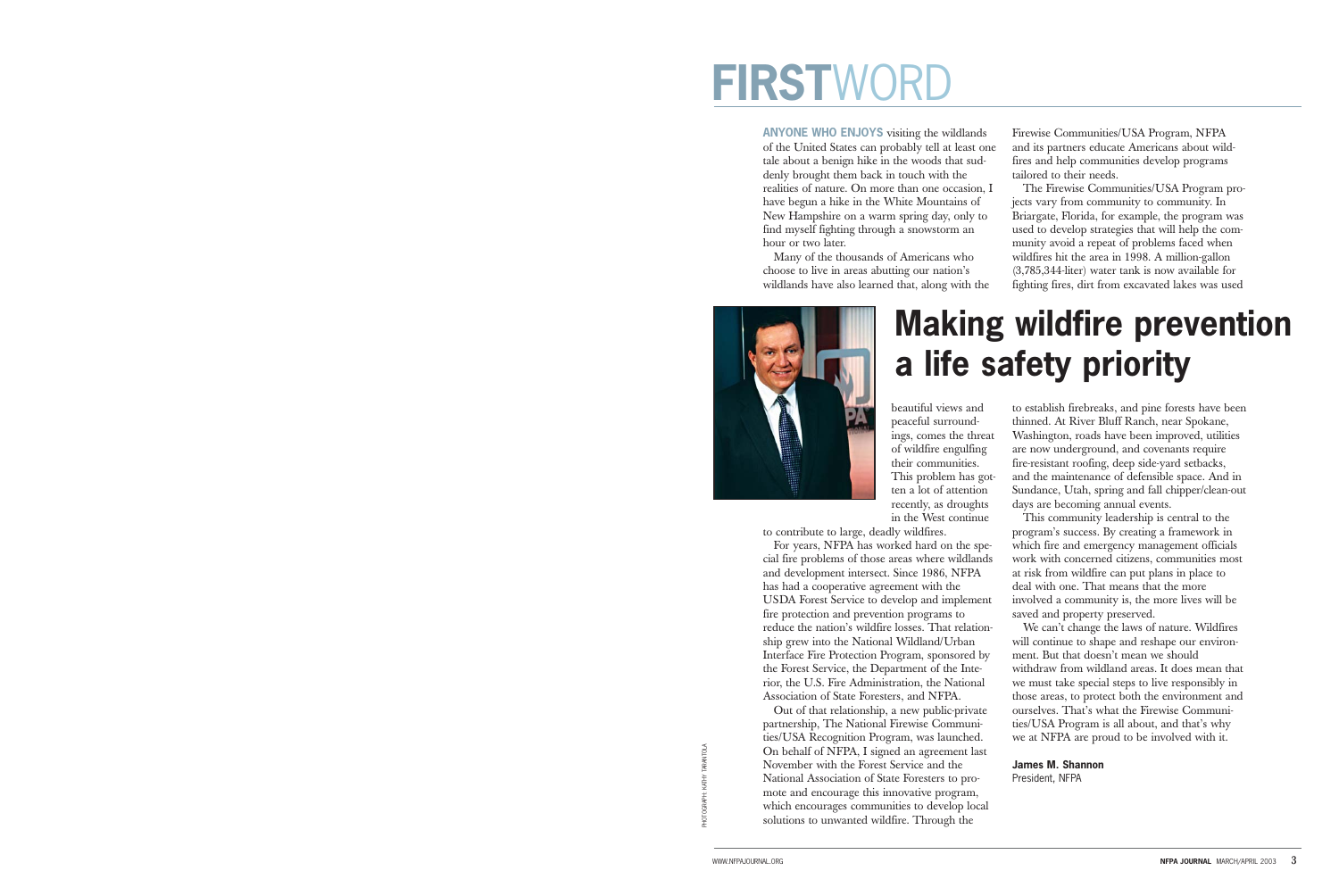Chris Heftel, a Washington state land developer, has seen how destructive wildfire can be. So he wanted to minimize the chances that such a disaster would destroy his latest project, an upscale, gated community of \$500,000 singlefamily homes on Lookout Mountain, about 7 miles (11 kilometers) from Spokane. >>

by BILL FLYNN lillustration by JEFFREY FISHER



BUILDING A HOME IN A REMOTE REGION WITH SPECTACULAR MOUNTAIN SCENERY OR WITH THE SPLENDID ISOLATION AND TRANQUILITY OF THE DESERT IS A DREAM COME TRUE FOR MANY URBAN DWELLERS. BUT IT'S A DREAM THAT CAN RAPIDLY BECOME A NIGHTMARE IF HOMEOWNERS AREN'T WILLING TO CHANGE THEIR ATTITUDES TOWARD FIRE PROTECTION.

## **REMOTE**

## **CONTROL**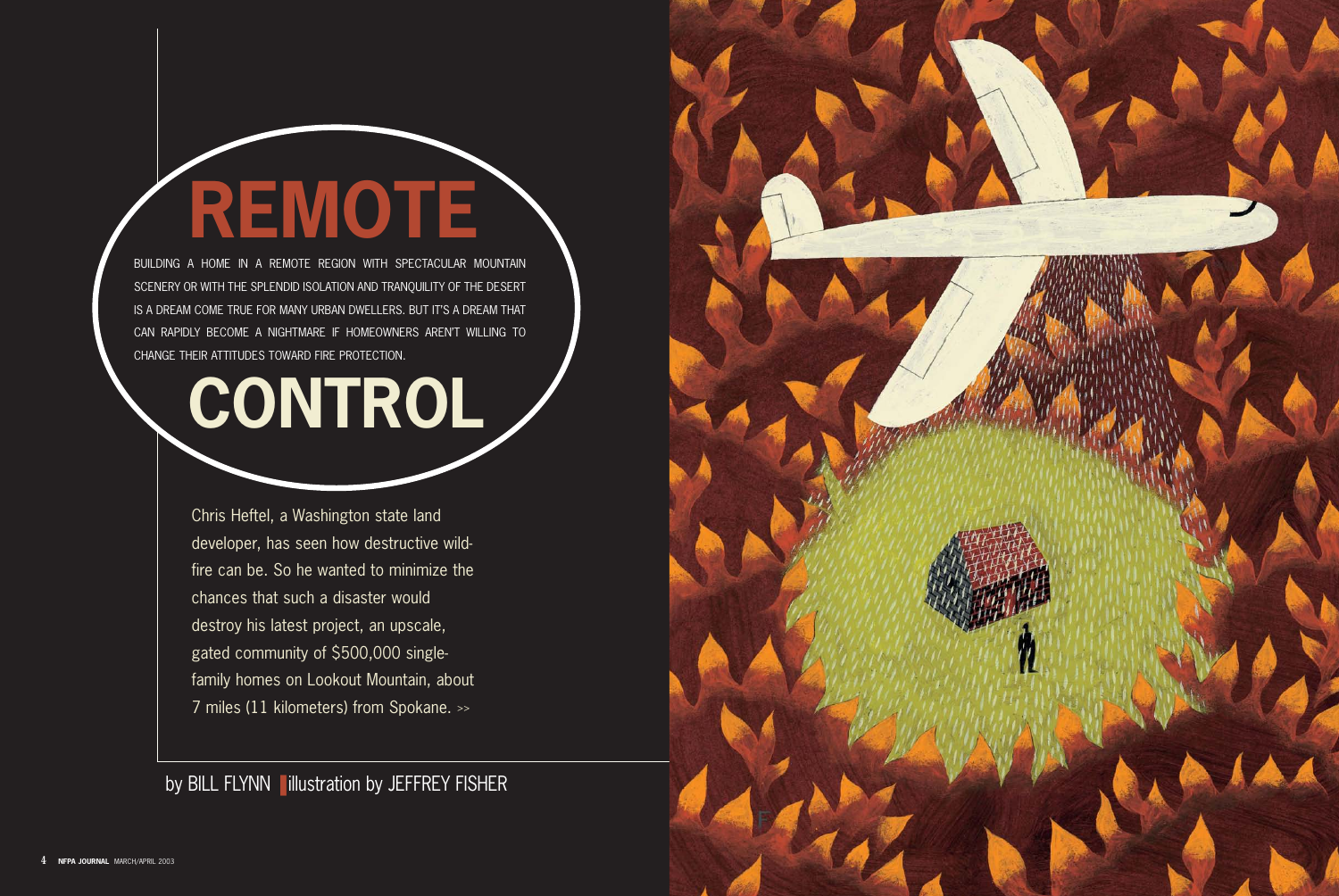secure extra help for a fuels-reduction program. "We've managed to do about 200 properties so far," he notes.

Before new homes can be constructed, the prospective owners must obtain a fire safety permit from the fire department. At this point, Waldron uses NFPA 1144 to inform the homeowners what they need to do to before construction.

"And we go back and check before the permit is issued," he says.

"I think one of the biggest mistakes we make in the business of fighting wildland fires is telling people that we will be there to protect them, because that's not always true," Waldron says. "But in the past few years, I think we've made a lot of progress in educating people on what they need to do, not only to have a defensible perimeter, but to use building materials that will allow a house to survive a crown fire."

According to the Structure Ignition Assessment Model (SIAM), a fire model developed by Jack Cohen, a scientist at the U.S. Forest Service's Fire

Sciences Laboratory in Missoula, Montana, a fire-resistive wooden structure surrounded by a 100-foot (30-meter) area in which fuels have been thinned has a good chance of surviving a fast-moving crown fire. However, Cohen's research seems to indicate that the principal cause of home losses during wildfires isn't necessarily the buildup of fuels. Rather, it's the degree to which a home is vulnerable to ignition, a factor that's often overlooked when determining the cause of property loss during a wildland fire.

"A home's ignition zone is pretty much determined by the characteristics of its construction and its immediate surroundings, regardless of what wildfire might be moving through," Cohen says.

Key elements in a structure's ignitability are flammable roofs; burnable vegetation, such as ornamental trees and shrubs, close to the house; the lack of tempered-glass or double-paned windows; and the lack of 1/8-inch

(0.3-centimeter) mesh to keep fronds from entering openings in the structure.

The research also seems to suggest that contemporary methods of fighting wildfires by reducing the fuel load may not be as effective as believed because thinning fuels on public lands does little to reduce the ignitability of a home on private land. It also suggests that the wildland/urban interface zone doesn't fully take into account the area of prime fire risk and fuel hazards: the house and surrounding vegetation. Cohen further

stresses the importance of the conditions that exist when a wildfire is raging.

"When an extreme event, such as an intensely hot wildfire occurs, many hundreds of structures may be destroyed," he says. "The involvement of urban fire apparatus at this point is pretty much ineffective."

He points to the Los Alamos, New Mexico, fire in 2000 as an example.

"At one point the fire was threatening 1,000 structures. How does fire apparatus cope with that?" he asks. "Under these extreme conditions, we don't have a choice over the fire's behavior. Where we do have a choice is the home ignition, that 100-foot (30 meter) radius around the house."

#### **Florida uses Montana research**

Jim Harrell, the wildland mitigation coordinator for the Florida Division of Forestry, says his division uses Cohen's research to encourage homeowners to create zones around their property to reduce ignitability. "We took a close look at what

PHOTOGRAPH: AP/WIDE WORLD

At first, he was inclined to suggest that prospective buyers follow the concepts outlined in the Firewise Communities/USA program as part of their development contract. But when he was ready to start building last summer, Heftel decided to require prospective buyers to sign a covenant legally binding them to use fire-resistive building materials and follow wildfire prevention practices modeled after those in the Firewise program. When fully built, the development's nearly 100 homes will all be structurally fire-resistive and have a defensible zone around them.

It was a bold step, but, Heftel says, no one buying into the River Bluff Ranch development has refused to sign.

"We made it clear to everyone how important it is to use fire-resistive building materials and to be committed to fuels maintenance in an environment such as this," Heftel says.

Firewise Communities/USA is an education program sponsored by the National Wildland/Urban Interface Fire Protection Program, a consortium made up of the USDA Forest Service, the U.S. Department of Interior, the National Association of State Foresters, the U.S. Fire Administration, and NFPA. The consortium's covenants, which require fire-resistive building materials and defensible zones around properties, are a new concept in the wildland/urban interface. However, community adoption of wildfire standards such as NFPA 1144, *Protection of Life and Property from Wildfire*, is becoming common in many areas, as residents realize that the most effective way to avoid destruction from wildfires is proper construction and fuels maintenance.

"This particular mountain has never had a serious wildfire, but the forest is very vulnerable because unhealthy growth has been allowed," Heftel says. He says River Bluff Ranch is uphill and upwind from 1,000 acres (404 hectares) of public land that hasn't been maintained and is overloaded with fuels.

Among the requirements of the

River Bluff Ranch covenants are paved two-lane roads, secondary evacuation roads, and a network of forest roads. Also required are underground utilities; a series of non-potable-water storage tanks with dry hydrants; fireresistant roofing, double-paned windows, deep side yard setbacks, defensible space, and vegetation maintenance; and an on-site caretaker, equipment, and shop.

The covenants further require that the community's homeowners' association, when formed, enforce the covenants, educate the residents, maintain the roads and water storage facilities, manage an ongoing forest stewardship program, and implement

the recommended Firewise Communities budget—currently \$2 per person—to be used for future Firewise efforts.

"No one balked at committing to the Firewise covenants," Heftel says. "They view it as physical protection for themselves and their property, and an enhancement to the value of the house."

It's an attitude that Heftel views as a remarkable change.

"Only about five years ago, a similar, upscale development was constructed several miles from here that wouldn't allow anything but wood-shake shingles for the roofing," he says. "Shakes won't come anywhere near this development."

#### **Changing habits in Montana**

Washington isn't the only wildfireprone state in which NFPA 1144 is

used to convince homeowners to change their building material and construction habits. Frenchtown, Montana, with a population of 1,700, adopted NFPA 1144 in 1998.

"One of the things I like about the code is it's a standard we can refer to," says Frenchtown's Fire Chief Scott Waldron. "Except for the cities, there's no building code in Montana, so NFPA 1144 is a tool that we use with builders and homeowners to change their habits regarding the materials they use and the need to cut back on fuels."

NFPA 1144 provides those responsible for fire protection, land-use planning, property development, property maintenance, and others

responsible for, or interested in, improving fire and life safety in wildlfire-prone areas with minimum requirements for planning, construction, maintenance, fire prevention, and management.

Waldron, whose department covers 150 square miles (388 square kilometers), says that, after adopting NFPA 1144, the community applied for grant money to do risk assessments throughout the town.

"We mapped high-risk areas using GPS (global positioning system) and targeted them for mitigation work," Waldron says. "Then we went to each of the homeowners and explained the risks, both in fuels buildup and construction on the property that was putting the structure at risk."

He says the grants also helped to



**A family watches from their front yard as the Missionary Ridge wildfire rages out of control north of Durango, Colorado. Veteran Forest Service worker Terry Barton was charged with deliberately setting the wildfire southwest of Denver that destroyed at least 25 houses and forced 7,500 people from their homes.**

**NFPA 1144 PROVIDES THOSE RESPONSIBLE FOR FIRE PROTEC-TION, LAND-USE PLANNING, PROPERTY DEVELOPMENT, PROPERTY MAINTENANCE, AND OTHERS RESPONSIBLE FOR, OR INTERESTED IN, IMPROVING FIRE AND LIFE SAFETY IN WILD FIRE-PRONE AREAS WITH MINIMUM REQUIREMENTS FOR PLAN-NING, CONSTRUCTION, MAINTENANCE, FIRE PREVENTION, AND MANAGEMENT.**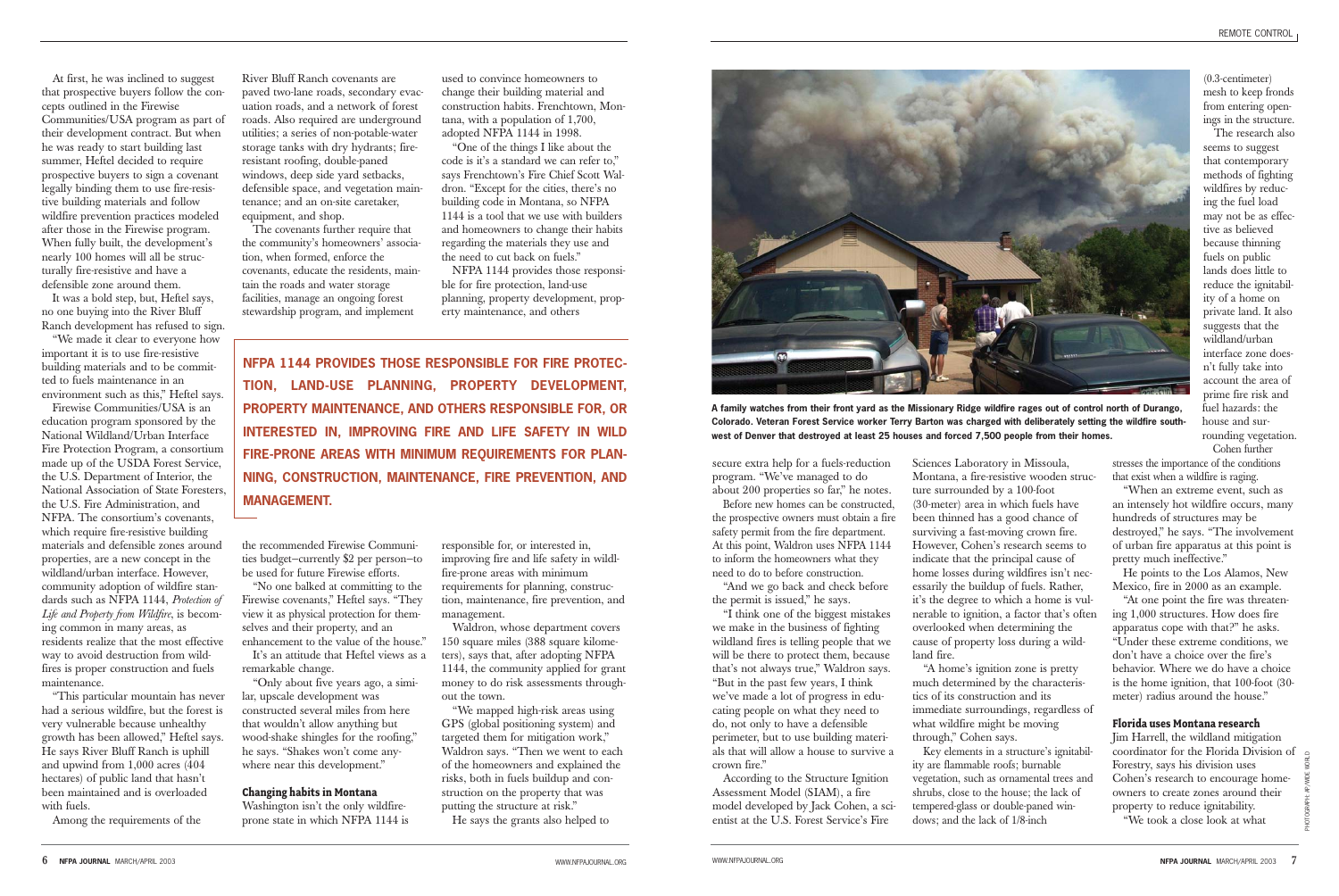began stressing the need to use building materials that give structures a chance to survive a wildfire."

Scott says the use of fire-resistive materials was a "touchy subject" because the fire department is in a different business than builders.

"We're trying to produce a product that's marketable and affordable, and you have to be careful that you don't price yourself out of the market," he says. However, he acknowledges that many of the things the Firewise pro-

gram advocates are just common sense and don't cost much.

"Something as simple as making sure all soffits are fully enclosed (to keep out fire brands) is easily done," he notes. "We were able to get closer to a balance between the need to use fire-resistive materials and a desire of homeowners to build attractive, affordable houses."

"Flames in wildfires move so fast that there's not enough time for them to penetrate the much closer mesh," Scott says.

Scott says he now regularly uses fireretardant, Class A-rated shingles made of asphalt or masonry on roofs, although he doesn't often use treated wood because it needs periodic maintenance.

"Who's going to make sure that the wood gets re-treated to keep it fireretardant?" he asks.

Because the Arizona climate is so dry, Scott says the use of wood on exterior walls is uncommon.

"It dries out quickly, rots, and then needs to be replaced."

Instead, he usually applies one coat of stucco with a one-hour fire rating to exterior walls.

Arizona's climate also requires that homes have excellent ventilation.

"You can't eliminate ventilation in

houses because you'll end up with mold and mildew and void the warranty on the new house," Scott says. His solution was to use 1/8-inch mesh to cover such openings as crawl space and attic accesses. It works.

"The mesh really works to keep out fire brands and sparks and still allows the house to be well-ventilated," Willis

says. Because fire officials worked closely with the building community in developing a consensus approach to choosing building materials, Scott says he's become an enthusiastic supporter of the Firewise program.

"The whole process has been very positive for our community," he says. Even before a building permit is issued, however, the fire department inspects the land and identifies the vegetation that must be removed before construction can begin.

"We go out and tell them what needs to be done, how far back they must cut back the trees and brush and other fuels," Willis says. "And we go back to inspect and make sure it gets done before we issue a building permit."

Willis says that, over the past two years, Prescott City has received grant money from the federal government to help pay for a portion of the cost of crews to remove vegetation and create defensible space on property occupied by older homes.

"We've managed to treat more than 1,000 properties in two years," Willis says. "We're making a pretty good dent."

#### **False sense of security**

"No place in the United States is completely safe," says the NFPA's James Smalley, project manager for Firewise. "There are floods, hurricanes, blizzards, tornadoes, and wildfires. Every spot in the United States has the potential to be affected by a force of nature, but wildfires don't elicit the same attitudes of self-preservation that those other forces do."

Smalley, a nationally recognized expert on effective methods of minimizing the loss of life and damage caused by wildfires, believes many Americans, especially those new to the wildland/urban interface, have a false sense of security borne of their previous life in an urban or suburban environment.

"So much of our population has lived within 50 miles (80 kilometers) of a large or medium-sized city that we've become accustomed to expecting the local fire department to do it all," Smalley says. "But it doesn't happen like that in areas near wildlands."

Smalley says the issue is no longer how to protect people and property. Effective methods have already been identified. The primary issue now is educating people who live in the wildland/urban interface about these rules and procedures, and emphasizing how important it is that they be closely followed. In addition, Smalley says, it requires a change in attitude among these residents of remote regions.

"When living in the urban, built environment, people can get away with the attitude of 'I'm not responsible for my own protection.' But in the wildland, you're on your own," he says. "City dwellers are taking city-living concepts to places where they don't exist. We need to learn a lot more about living in the natural environment."

That's why the Firewise program and NFPA 1144 are playing such important roles in teaching people how to pick the right location for a house in wildland, how to landscape properly, and how to use fire-resistive building materials.

Cohen found out in Montana to see how it applies to Florida," Harrell says.

Over the last three years Florida, which adopted NFPA 299, *Protection of Life and Property from Wildfire*, (NFPA 1144's former designation) as a reference item in the state's Fire Prevention Code, has assembled fire management teams to help the state's 15 fire districts reduce fuel loads, especially those near private property.

Harrell says that Florida has had great success with Firewise workshops.

"We've had 20 one-day workshops since August 2000, and we've had real good attendance from builders and developers who are beginning to buy into the Firewise concepts." Builders in other states are showing an

of central Arizona. Since 1970, Prescott City's population has almost tripled, from 13,000 residents to nearly 36,000. In 2002, it grew at the rate of 3.3 percent annually, and federal census projections predict a population of 45,000 by 2014.

Prescott City is located in Prescott National Forest 75 miles (121 kilometers) north of Phoenix, 90 miles (145 kilometers) south of Flagstaff, and about a mile (1.6 kilometer) above sea level. Its rugged beauty and hundreds of square miles of forest land is a magnet for thousands of new residents every year, most with little or no experience living in the wildland/urban interface.

"Construction, especially new home construction, is our biggest business," Scott says. "And people who buy property with plans to build a house have a certain expectation that construction costs will remain affordable. That's why there was concern among

builders when workshops focused on building materials."

Those workshops were Firewise workshops, and concerned or not, the community opted to pursue the program, with as many people as possible involved in implementing Firewise techniques. Prescott City's been an active Firewise community since 1990, and Scott and his fellow contractors, as well as newer and long-time residents and fire officials from various jurisdictions, participate in the effort to maximize the city's fire resistiveness.

Throughout the 1990s, says Prescott City Fire Chief Darrell Willis, the Firewise Communities effort made slow, steady progress, but it was the Cerro Grande fire near Los Alamos that galvanized the community.

"That wildfire really got people's attention, and we got much more serious about our Firewise program and



**Glendale firefighters wrap up hose lines after they ran out of water fighting a house fire Saugus, California.**

**THE RESEARCH ALSO SEEMS TO SUGGEST THAT CONTEMPO-RARY METHODS OF FIGHTING WILDFIRES BY REDUCING THE FUEL LOAD MAY NOT BE AS EFFECTIVE AS BELIEVED BECAUSE THINNING FUELS ON PUBLIC LANDS DOES LITTLE TO REDUCE THE IGNITABILITY OF A HOME ON PRIVATE LAND.**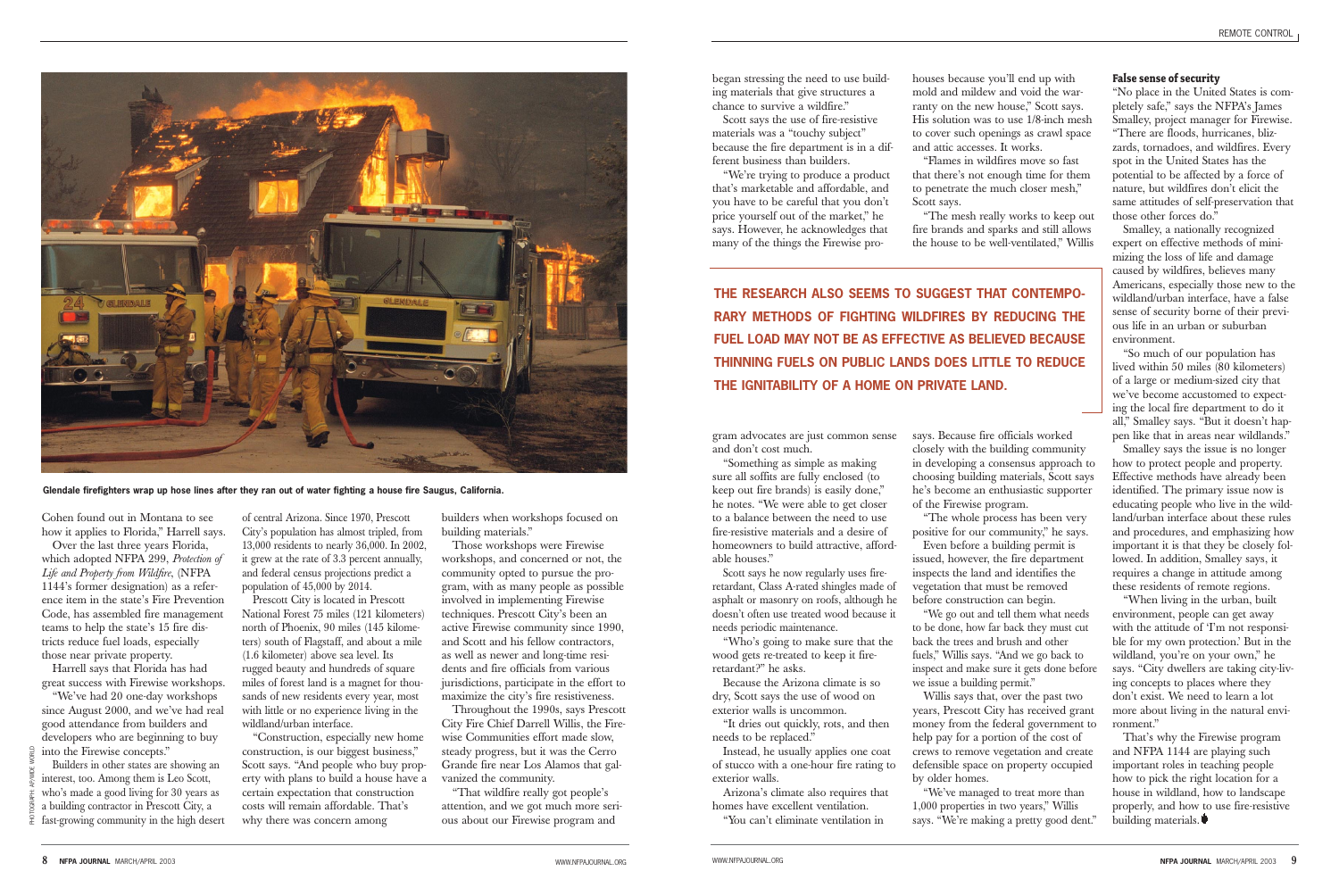#### EVACUATION LESSONS LEARNED IN THE RODEO-CHEDESKI FIRE

When fire broke out on June 18, 2002, near the Cibique rodeo grounds on the Fort Apache Indian Reservation in east central Arizona, no one knew what was coming, but fire officials were afraid of what might happen.

"We had a couple of small fires prior to this that gave us a heads-up and scared us to death," says Ben Owens, chief of the Show Low Fire District, about 20 miles (32 kilometers) north and west of the fire's point of origin. "The fire behavior was so erratic and extreme. We felt we were going to have an event this year, and unfortunately, we were right."

## **arizona** show low by RICK COOK **inferno**

Four years of drought had left Arizona's forests so dry and fuel loads so heavy—up to 25 tons per acre (22. 7 metric tons per 0.4 hectares)—that officials from the U.S. Forest Service, state agencies, and local fire departments and districts had worried about a monster fire for months. They had reacted vigorously to threats all summer, trying to keep the wild fires contained and hoping for the best. >>

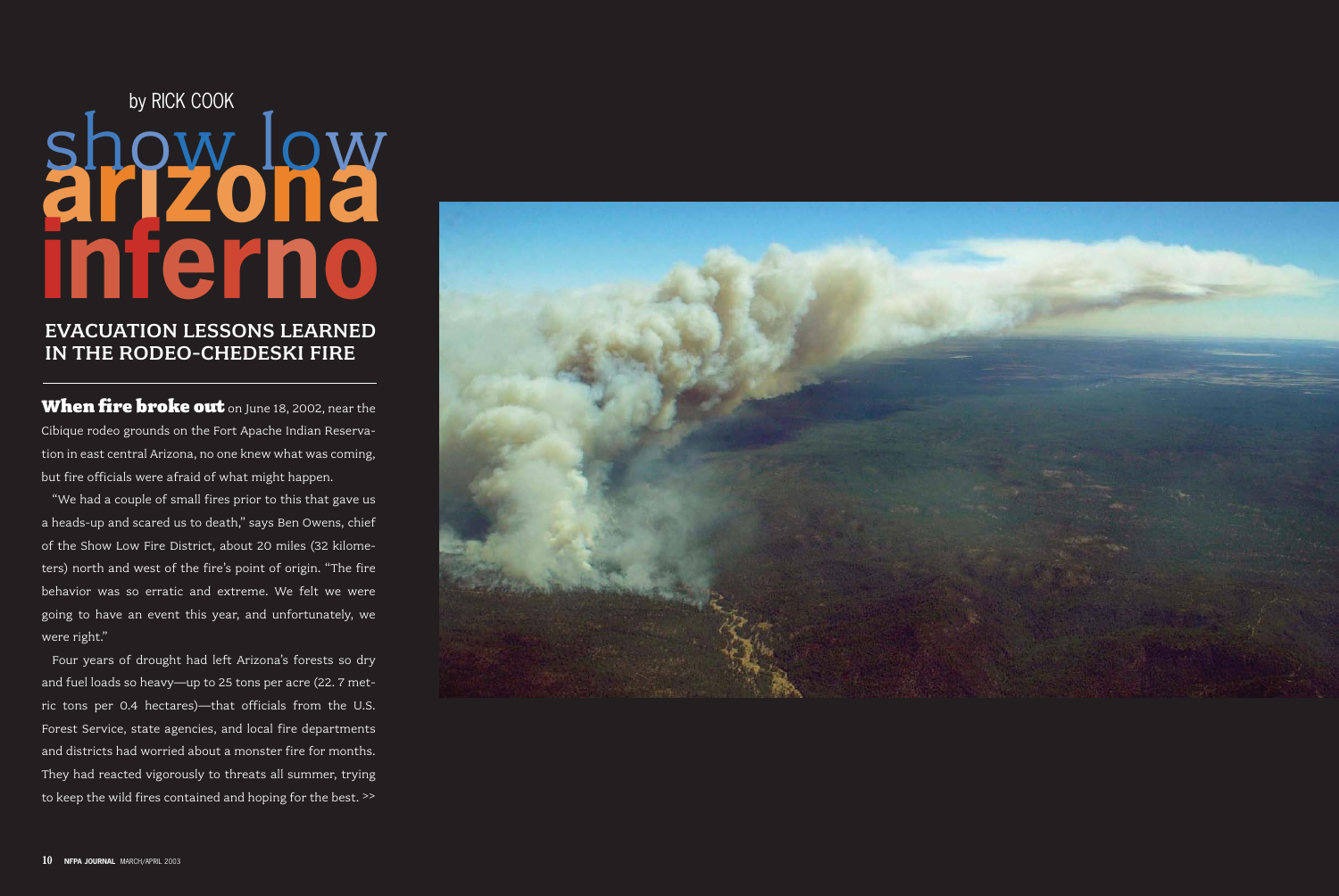them and things to do with their homes when they left."

"In a community where you've got a wildfire threat, the community is remiss if it doesn't have some kind of evacuation drill at least once a year to let people know what they need to take, what to leave, and what route to take," says Larry Humphrey, incident commander for the National Interagency Incident Management Team during the first days of the fire and, later, one of four incident commanders. Humphrey, who normally works as a fuels specialist with the Bureau of Land Management's Safford, Arizona, office, suggests that the beginning of the fire season is a good time for such a drill.

Evacuation education isn't easy in the kind of communities affected by the Rodeo-Chedeski fire because of their resort-like nature.

"Most of our residents are summer people," says Scholl. On summer weekends, most of Forest Lakes' 900 houses are likely to be occupied, but only about 200 people live there year-round.

"You're trying to get word to people who don't come to meetings and things like that," Scholl says. The community newsletter ran an article about evacuations a couple of years before the fire, and Scholl says it would be a good idea to run such an article annually to get word out.

Show Low, with a larger population and more year-round residents than Forest Lakes, was in a better position to get the word out, and the Show Low Fire District pushed hard.

"We did mailers and had a constant information program on radio and television and with handouts," says Owen.

The county's emergency services department provided the money for the mailers. In addition, the fire district sent speakers to homeowners' organization meetings and to retirement communities to spread the word.

"It was just about a full-time job for a

few people," says Owens. But, he adds, it paid off.

"We're confident that 99.9 percent of the community up here had an evacuation handout in their homes," he says.

#### **Communicating during a fire**

Keeping the public informed is even more important once a fire breaks out. One way to do this is to use a series of alert levels to warn residents how great the danger has become. Humphrey says that alert levels work well in moderation.

"I don't think people can memorize more than three alert levels," he says.

Because no one was prepared for a fire that moved as quickly or got at big as Rodeo-Chedeski, communicating with the evacuees and the people in the threatened communities was a problem.

"There were never enough avenues to get information out," says Jim Paxon, the information officer for Humphrey's initial incident management team who became the "voice" of the fire to the media. "We

PHOTOGRAPH: AP/WIDE WORLD



**Aerial view of a burning wildfire near Heber, Arizona.**

On June 18, however, their luck ran out. At the Cibique rodeo grounds, the drought and fuel loads combined with high winds and terrain to produce something that was simply unstoppable.

When the fire near the rodeo grounds was reported at 4:11 p.m., firefighters were just wrapping up operations at a smaller forest fire nearby, and they responded aggressively to the new threat. An air tanker and a helicopter, both already in the air, were immediately dispatched, along with an engine, and dropped the first load of water on the fire at 4:23 p.m. By that time, the "Rodeo" fire was already estimated at 15 acres (6 hectares). By evening, it had grown to between 100 and 300 acres (40.5 to 121 hectares). By 5 p.m. the next day, it had burned more than 16,000 acres (6,475 hectares)—and it was just getting started.

It's important for fire agencies to be honest with themselves about their capabilities.

Two days later, on the morning of June 20, a stranded motorist trying to flag down a news helicopter started a signal fire at Chedeski, about 15 miles (24 kilometers) northwest of the Rodeo fire's point of origin. The helicopter pilot called in the fire before the motorist even scrambled down the slope where she had set the fire, and firefighters responded promptly. Despite their efforts, the fire took off and jumped the ridge, covering 2,000 acres (809 hectares) in a matter of hours.

On June 22, the Rodeo and Chedeski fires joined to become what would become the worst forest fire in recent Southwest history. Before it was contained on July 2, the Rodeo-Chedeski fire would burn 468,000 acres (189,395 hectares) of brush and Ponderosa pine, destroy nearly 500 structures, and force 32,000 people from their homes in about a dozen communities. Some of them wouldn't return home for nearly two weeks.

#### **Summer and retirement homes**

The area in which the Rodeo-Chedeski burned is a study in wildland/urban interface. Most of Arizona is either government land, such as the Apache-Sitgraves National Forest; Indian reservations, such as the Fort Apache reservation; state land; or otherwise unavailable for development. Private land in forested areas is eagerly sought for

summer and retirement homes, and the area is full of small communities and subdivisions. Much of the settlement is scattered, and the overall population density is low, although many individual developments are quite closely packed.

As much as they could, developers and homeowners have preserved the trees that, along with the cool temperatures, attract people to the area. Even the mobile home parks preserve as many trees as possible.

"We have people saying, 'We bought the trees up here, and that's why we moved,'" says Owens.

That attitude may be natural for people who normally live in a desert city such as Phoenix, but it makes it difficult to reduce fire danger by effectively thinning the trees around homes.

The front of the Rodeo-Chedeski fire roughly followed state Route 260 as it swept through the wooded Mogollon Rim country from the subdivision of Forest Lakes on the western side of the fire to the town of Show Low on the east. In some places, the fire was halted at or before the highway. In others, notably near the communities of Heber and Overgaard in the east-central part of the area, the fire jumped the highway and burned well north of the line. In general, the areas to the northeast and east were most immediately threatened, while the danger to communities such as Forest Lakes on the western side of the fire came days later.

The timing helps explain the relative destruction the fire caused. Heber, Overgaard, and nearby communities were threatened early, evacuated on June 20, and were relatively hard hit. Overgaard and the nearby community of Aripine lost 251 homes and 16 businesses. Forest Lakes was also evacuated, but the fire was stopped short of the community, thanks in part to the extra time residents had to prepare.

"If that fire had hit us like it did in Heber-Overgaard, where they had a day's notice, well, they had no chance," says Keith Scholl, chief administrator for the Forest Lakes Fire District.

The fire was also a study in community evacuation in the face of a major

wildland fire, providing lessons that will affect the way we deal with future fires. Some lessons, like the need for preparation, are perhaps obvious. However, others, such as the problem of pets and livestock left behind, are less so.

Perhaps the biggest lesson gleaned from the Rodeo-Chedeski evacuations, all the participants agree, was the importance of preparation at all levels. In a wildland/urban interface fire involving evacuations, that means preparing both firefighters and the public, and planning for the event with the other agencies that will be involved.

"Something like this is a major selfassessment of who you are and what you can and can't do," says Owens. "As a fire department, are you prepared for something like this? Do you have the manpower, the training, and the certification in place to integrate with the Forest Service systems? As a community, have we been good stewards of the community?" Stewardship includes making sure that fire apparatus can get into subdivisions and to individual homes in threatened areas, Owens says.

An evacuation is a coordinated effort, and fire departments aren't usually the lead agencies in getting people out of an area. During the Rodeo-Chedeski fire, that role fell to the local sheriff's departments, which decided when and how much territory to evacuate. That meant that fire departments had to plan the evacuation with the sheriff's department and other agencies.

The Show Low Fire District worked closely with the local police, sheriff's department, and the state highway department to plan for a possible evacuation. Among other things, they conducted tabletop exercises well before the fires broke out to determine how a fire might develop and how to conduct an evacuation.

The third major task was preparing the public.

"Early last spring, we started preparing people that this event was inevitable," says Owens. "We started early on evacuation education and how people should be prepared and what they should take with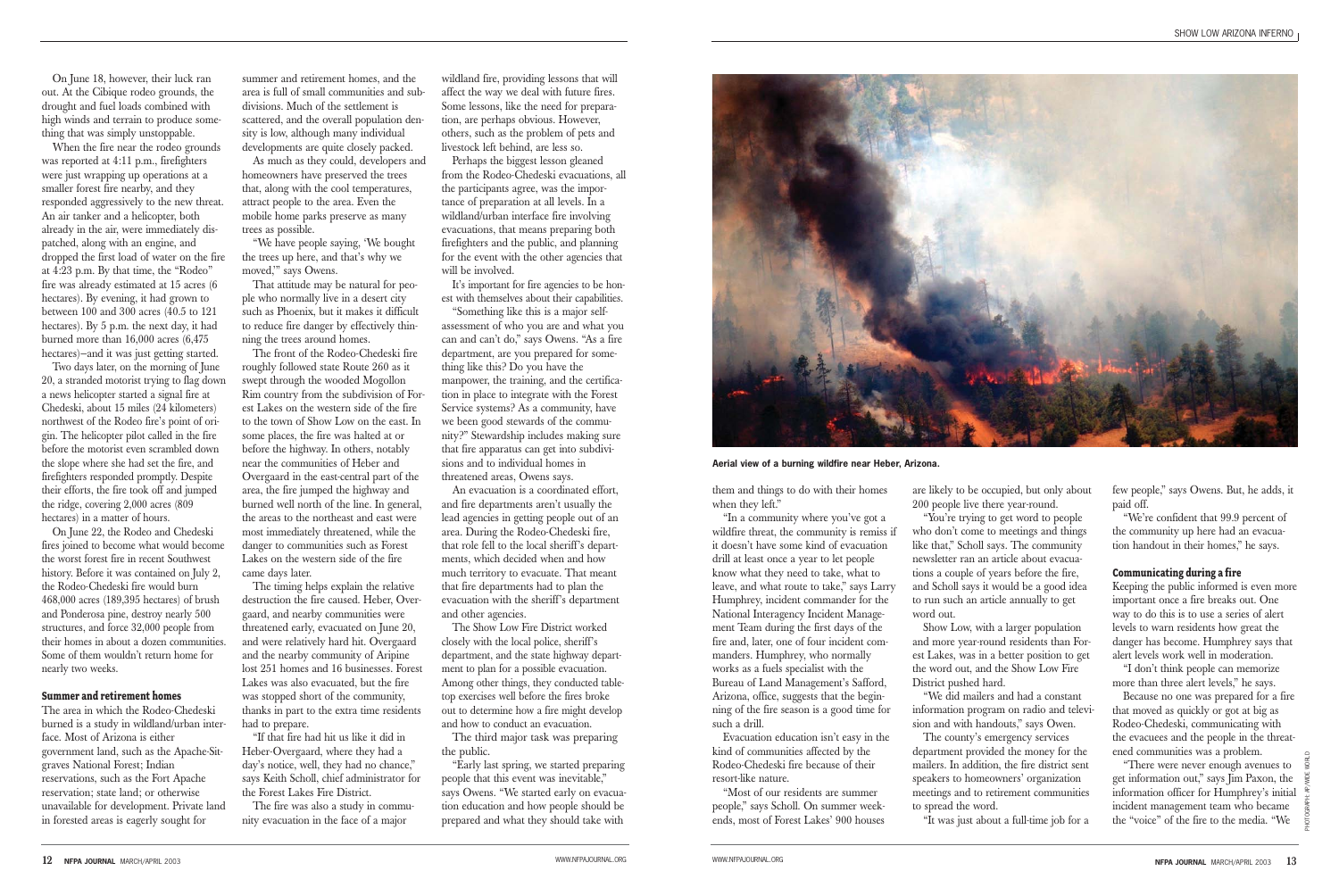"When you have to evacuate people from the same point twice, it really turns ugly," Humphrey says.

One way to roughly measure the success of pre-evacuation education and planning is to count the number of traffic accidents during the evacuation. Even a minor accident can cause major problems on the two-lane roads that predominate in the fire area.

"We were pleased with the way the evacuation went," Owens says. "There were no accidents, no injuries, and no bottlenecks. It went just like clockwork."

#### **Coordination**

Any wildland/urban fire is an exercise in coordination, and this is doubly true of evacuations. Although the fire team advised evacuating the communities, the actual decision as to what areas to evacuate and when were left to the sheriff and the other local law enforcement officials, whose decisions didn't always coincide with the recommendations.

"For the Pinetop-Lakeside area, the incident management team recommended evacuating Show Low but not Pinetop or Lakeside," says Humphrey. "The sheriff's office decided to evacuate all three communities." The sheriff was concerned about looting, access control, and other issues not directly related to the fire. The difference, Humphrey says, was that "we were looking at it from a fire management standpoint, and the sheriff was looking at it from a people standpoint."

"That's where you need to have a good discussion with the people responsible for the evacuation," Humphrey says. "You've got to let them know what the problems and dangers are, and they have to make a decision on who is to be evacuated."

The key to a successful relationship is to acknowledge each other's expertise and respect one another's concerns, Humphrey says.

Another problems was people who refused to evacuate.

"Everyone remembers Harry Truman and Spirit Lake at Mount St. Helens," says Paxon, referring to the man who refused to evacuate before the volcano erupted and died in the blast. "We had some evacuees who refused to leave. I

understand their concern, but we're going to be going to memorial services if people continue to do that and get caught," "If we have another evacuation this summer. I'm going to be curious as to how many people won't leave," Epps says. "That will compound our problem and make things critical for us."

The other problem with people who don't leave is that they put firefighters' lives at risk if they become trapped.

"We're going to put firefighters at risk because they'll try to rescue those people, even if the command says no," Paxon says. "That is just plaguing me.

"Do we just say to these people 'Okay, you've made a personal decision and we respect that, but we're not going to go in and get you [if the fire endangers you]?' I don't think we've crossed that threshold where we won't go in and get someone," he says.

This problem is likely to be worse in the next big Arizona fire because a number of people from the community of Clay Springs who defied evacuation orders and stayed behind to save their houses have become something of heroes in news stories. That, together with the loss of houses in the Rodeo-Chedeski fire, is likely to encourage others to stay behind the next time.

Further complicating the issue is the fact that Arizona law doesn't allow people to be ordered to leave their homes. If someone insists on staying, there's nothing the fire teams can do about it. It might be possible to change the law to force people to obey an evacuation order, but observers familiar with the Arizona legislature are skeptical that it would make such a law. What's more, such a law would be very difficult to enforce in forested terrain spiderwebbed with dirt roads and few natural choke points. Paxon said the fire teams and other officials are still working out what to do when people refuse to evacuate.

#### **Pets and livestock**

Not all lessons are as obvious as preparation. Take the pets and livestock left behind, for instance.

"In a lot of community evacuation planning, [animals] are quite often over-

looked by the sheriff's office and others," Humphrey says. "They've got places for people to go, but they don't think about the horses, cows, and cats and dogs. I think we had more problems with people trying to get back through the roadblock because their cat was locked in the house or their rabbits were out of water," Humphrey says. "It got to be pretty timeconsuming, escorting people back in."

Volunteers who went in to feed and water animals and rescue pets helped, he says. In addition, animal shelters as far away as Phoenix cooperated in housing pets separated from their owners.

One of the most remarkable things about the Rodeo-Chedeski fire was that no one was killed or seriously injured, in spite of the fire's size and intensity.

"National Incident Management Teams have lots of experience and make safety first and foremost in their minds," Humphrey says. There are 17 National Interagency Incident Management Teams across the nation, generally consisting of 35 members from fire and emergency management agencies. These teams usually manage large and complex wildland fires, floods, earthquakes, and other natural disasters.

Although some communities, such as those around Overgaard-Aripine, were hard hit, many others were saved. Days of intense effort halted the fire within a quarter of a mile (0.4 kilometers) of Show Low, for example. Likewise, the communities of McNary, Hon Dah, Lakeside, Forest Lakes, and Heber remained undamaged.

Communities from Forest Lakes to Show Low are now working on their evacuation plans and educating residents about evacuation, but this isn't a case of locking the barn door after the horse is gone.

"We could be right back in the same business next year," Humphrey says. "We have a lot of drought-stressed and bugkilled trees out there waiting for an ignition event. We could be in the same or worse situation next year."

**RICK COOK** is a freelance writer living in Phoenix, Arizona. He started covering fires and fire issues as a newspaper reporter and editor in the 1960s.

used law enforcement officers, and we used Navajo County's 911 rollover dial system. We had door-to-door contact, and we used community television, but that was still one of the real problems."

The rollover system calls a list of numbers in succession and delivers a recorded message. Unfortunately, the telephone system proved completely inadequate, particularly since less than half the evacuees stayed in the evacuation centers. There were only two information lines the public could call to get information, and they were jammed.

"Navajo County is working on its phone system and using grant money to enhance its 911 call out system," Paxon says. "They're consulting Ruidoso and Los Alamos (sites of recent major wildland/urban interface fires) to see what technology they're using."

In fact, one of the most important lessons of the Rodeo-Chedeski fire was that it's worth making a great effort to find out where evacuees are going and how to reach them after they leave.

"I don't think we did enough there," Paxon said.

The Web can be important in getting information to evacuees, Paxon says, pointing out that the fire district for Pinedale had a very good Web site, which became an important resource. However, the Web requires a different approach, one that Paxon says fire organizations are still learning how to use.

"We're used to the information organization pushing information out," he said. "Now with Web sites, people can pull it in. That's something we're going to have to get better at. We're just learning how to use hot links and other ways to use the technology."

For Mel Epps, chief of the Heber-Overgaard Fire District, communicating with the public was such a problem that he isn't going to leave it to outside agencies in the future.

"Our biggest lesson was that we left the public information job to someone else, and it seems they dropped the ball and that created a lot of havoc," Epps says. "The people handling the information didn't do a good job. The evacuees were not kept abreast of what was going

on. There were many false reports, things like the fire had gone right through the center of town, the fire station was gone. The news companies were putting stuff like that on the 6 p.m. news."

Because the firefighters from the Heber-Overgaard area were so busy fighting the fire, they didn't realize that false reports were getting out.

"We should have known better than that," Epps said. "I was the public information officer for the city of Mesa, Arizona, for a year and a half, and I should have realized what was going on."

Epps believes that the media should have been allowed into the area earlier.

"I think we need to conduct them in ourselves, and [in the future] we'll take responsibility for doing that," he says.

Because the communities were so hard hit, people from the Heber-Overgaard area were desperate for information. After the fire had passed through the communities, but before evacuees were allowed back in, Epps says the people at the evacuation centers were "like a bunch of children, they were so eager to find out what was happening."

Because the towns don't have local television stations, the Heber-Overgaard Fire District is trying to work with local ham operators to put a radio in the fire station that firefighters can use in the event of another evacuation. The fire district plans to issue reports hourly to the evacuation centers.

#### **Trigger points**

Another important tool in managing evacuations is trigger points. A trigger point is a clearly defined location or landmark with which residents are familiar and against which they can measure a fire's progress. Using a landmark as a trigger point helps everyone gauge when an evacuation will be ordered and allows the public to monitor the need to evacuate.

Part of setting a good trigger point is technical. It is the job of the fire behavior analysts and the meteorologist to establish the fire's probable behavior, including the speed at which it is likely to move.

"We told the community up front we were setting trigger points, and as the fire approached these trigger points, we kept

them informed," says Owens. "We kept them aware of what was happening with the fire so it wasn't a surprise."

However, Humphrey says trigger points shouldn't be set in stone. Changing conditions may require changing trigger points.

Humphrey recalls working the Moose fire in Glacier National Park in Montana in 2001, where the trigger point was set at a creek. If the fire jumped the creek, the people in the fire's path would be evacuated. However, the fire stopped on the far edge of the creek and stayed there for several days. Eventually, the trigger point was moved from the creek to a ridge, but Humphrey says it should have been moved sooner.

"We kept people in a state of suspense so long the edge wore off," Humphrey says.

Humphrey also stresses that evacuations should be done early, but not too early. If an evacuation is ordered too soon, taking people out of their houses for several days before the fire arrives, pressure to get back into areas that haven't yet been hit will build, he says. If people are allowed back in and the fire picks up, they may have to be evacuated again.

#### **LESSONS LEARNED**

- Hold drills and exercises.
- Provide the community with information on evacuation.
- Warn the community as early as possible.
- Don't establish more than three stages of alert.
- Set and publicize trigger points, and revise them if necessary.
- Don't evacuate too early.
- Coordinate with other agencies and respect each other's expertise.
- Plan for pets and livestock.